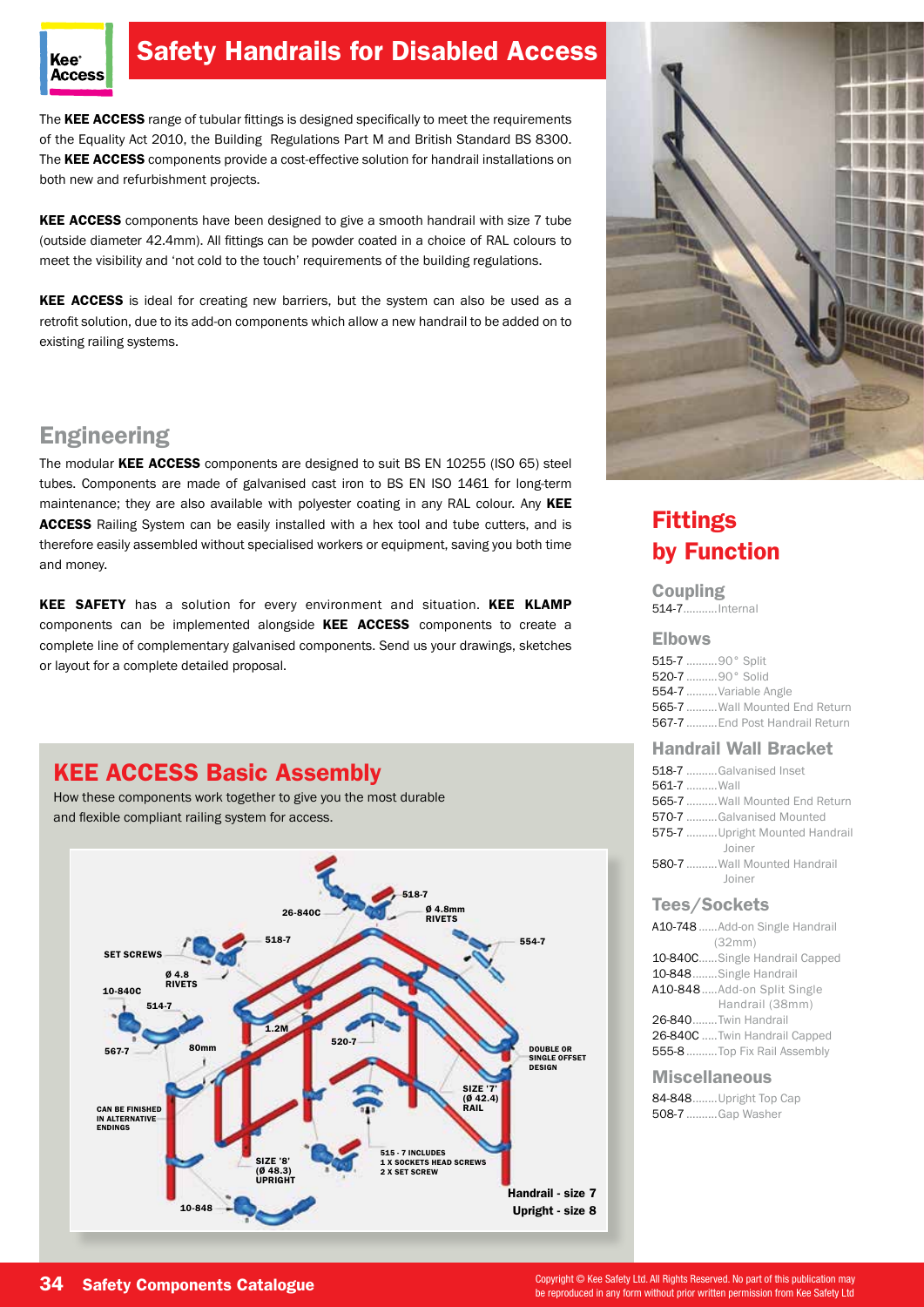



## **A10-748** Add-on Single Handrail **Socket**

The unique "hinge and pin" system of this socket tee enables existing structures to be easily modified without the need for dismantling. Hinges around existing size 7, or 32mm N.B. tube.

# **A10-848** Add-on Single Handrail Socket



#### The unique "hinge and pin" system of this socket tee enables existing structures to be easily modified without the need for dismantling. Hinges around existing size 8, or 40 N.B. tube.



| <b>TYPE</b> | Tube ref. |      | mm |    | Κa   |  |
|-------------|-----------|------|----|----|------|--|
|             | И.        | B.   |    |    |      |  |
| A10-748     |           | stub | 76 | 53 | 0.53 |  |
|             |           |      |    |    |      |  |





## **10-840C** Single Handrail Socket **Capped**

Capped 90° socket tee designed for use at the termination of an upright where a handrail socket needs to be joined.



*B*

|             | Tube ref. |      | mm |    |      |  |
|-------------|-----------|------|----|----|------|--|
| <b>TYPE</b> | А         | B    | п  | E  |      |  |
| 10-840C     | 8         | stub | 55 | 85 | 0.41 |  |
|             |           |      |    |    |      |  |



# *E*  $\longrightarrow$  *F*

# **10-848** Single Handrail Socket



*E*

*D*

A 'tee' component used for new builds as an interface between uprights and the KEE ACCESS fittings. For upgrading size 7 and size 8 systems see A10-748 and A10-848.

# TYPE Tube ref. mm Kg *<sup>A</sup> <sup>B</sup> <sup>D</sup> <sup>E</sup>* 10-848 8 stub 55 85 0.38

## 26-840C Twin Handrail Socket **Capped** Capped fitting for use at the



termination of an upright to create two handrail sockets at 90° from the upright.

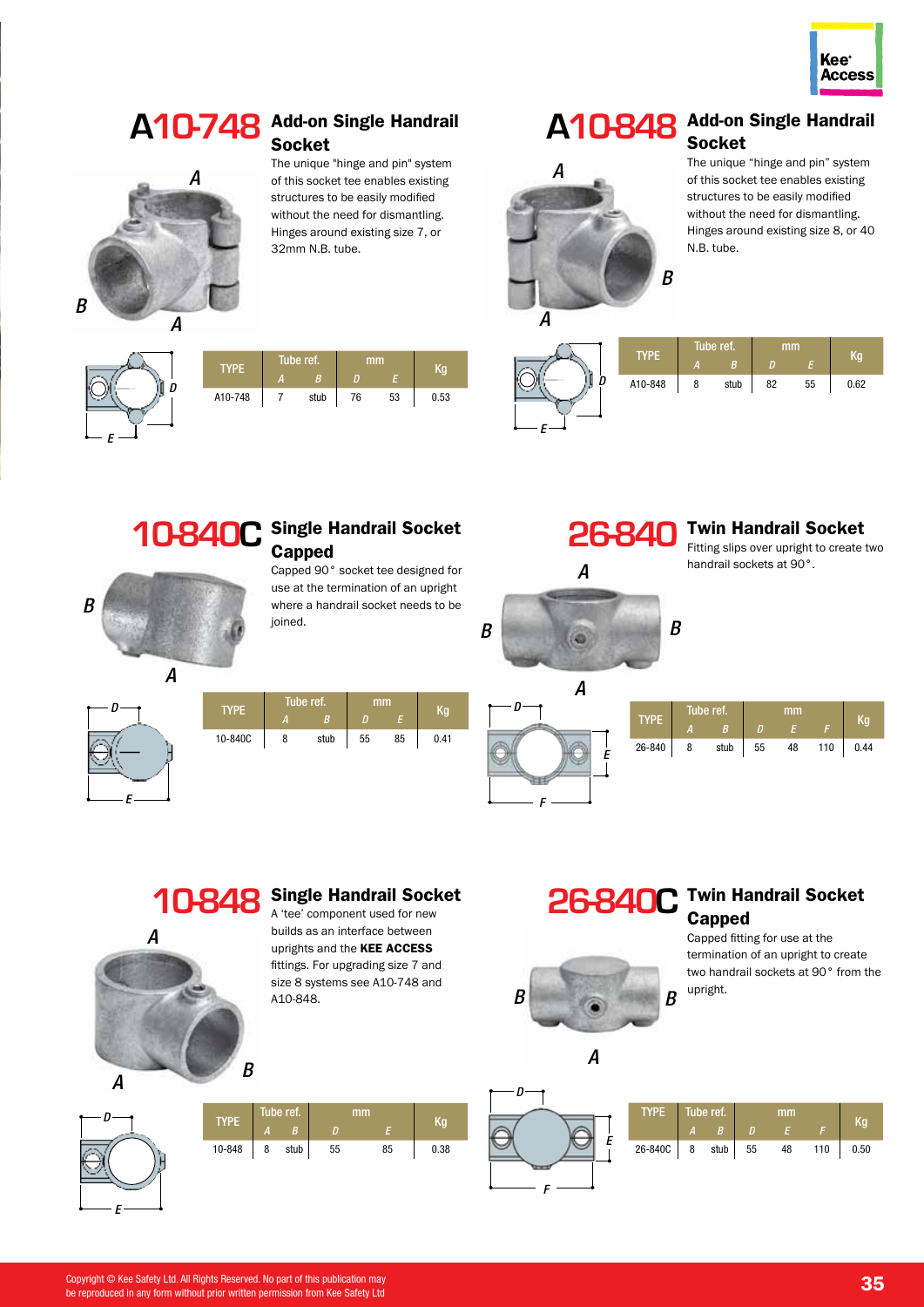# **84-848** Upright Top Cap



A metal drive-in plug which is difficult to remove when installed. The 84-848 is a cap for the open ends of size 8 uprights and covers the top of a 10-848 tee fitting. KEE KLAMP Types 77-7, 77-8, 84-7 or 84-8 could also be used, but do only cap the tube, not the tube as well as the component. This fitting can only be **A** used with EN 10255 Medium Tube.

# **515-7** Split Elbow (90°)



A 90° corner elbow consisting of two separate pieces, which are joined by a centrally positioned screw. The combined fitting is positioned with the ends inside the adjoining handrails, and the outer grubscrews tightened. This forces the halves apart, gripping the inside of the tube. The central screw is then tightened, locking the fitting in place.



**508-7** Optional Gap Washer



A rubber gasket for use with size 7 components. Comes only in black.

**518-7**

# *A B*

## Handrail Bracket

An intermediate upright handrail support. This bracket is designed to be mounted on a Type 10-848, 10-848C, 26-840 and 26-840C or a Type A10 fitting; the rail sits on the saddle and is secured by either Ø4.8mm x 15mm long aluminium 'multi-grip' pop rivets or No. 10 x 20mm countersunk self-tapping screws. Ø indicates diameter of rivet holes.



#### **514-7** Internal Coupling

Designed especially for DDA railing, this internal coupling can be powder coated (unlike our Type 18 fitting). The inset hex screw and precise coupling design allows handrail to be smooth and continuous. The internal coupling is a necessary component when installing Type 520-7, Type 554-7, Type 565-7 and Type 567-7.



| <b>TYPE</b> | Tube ref. | mm |    | Kα   |  |
|-------------|-----------|----|----|------|--|
|             | т         |    |    |      |  |
| $514 - 7$   |           | 74 | 25 | 0.38 |  |



*A*

## **520-7** Solid Elbow (90°)

An alternative elbow to Type 515, two piece fitting. The elbow is designed to be joined to the handrails using two Type 514-7 internal couplings.



*A*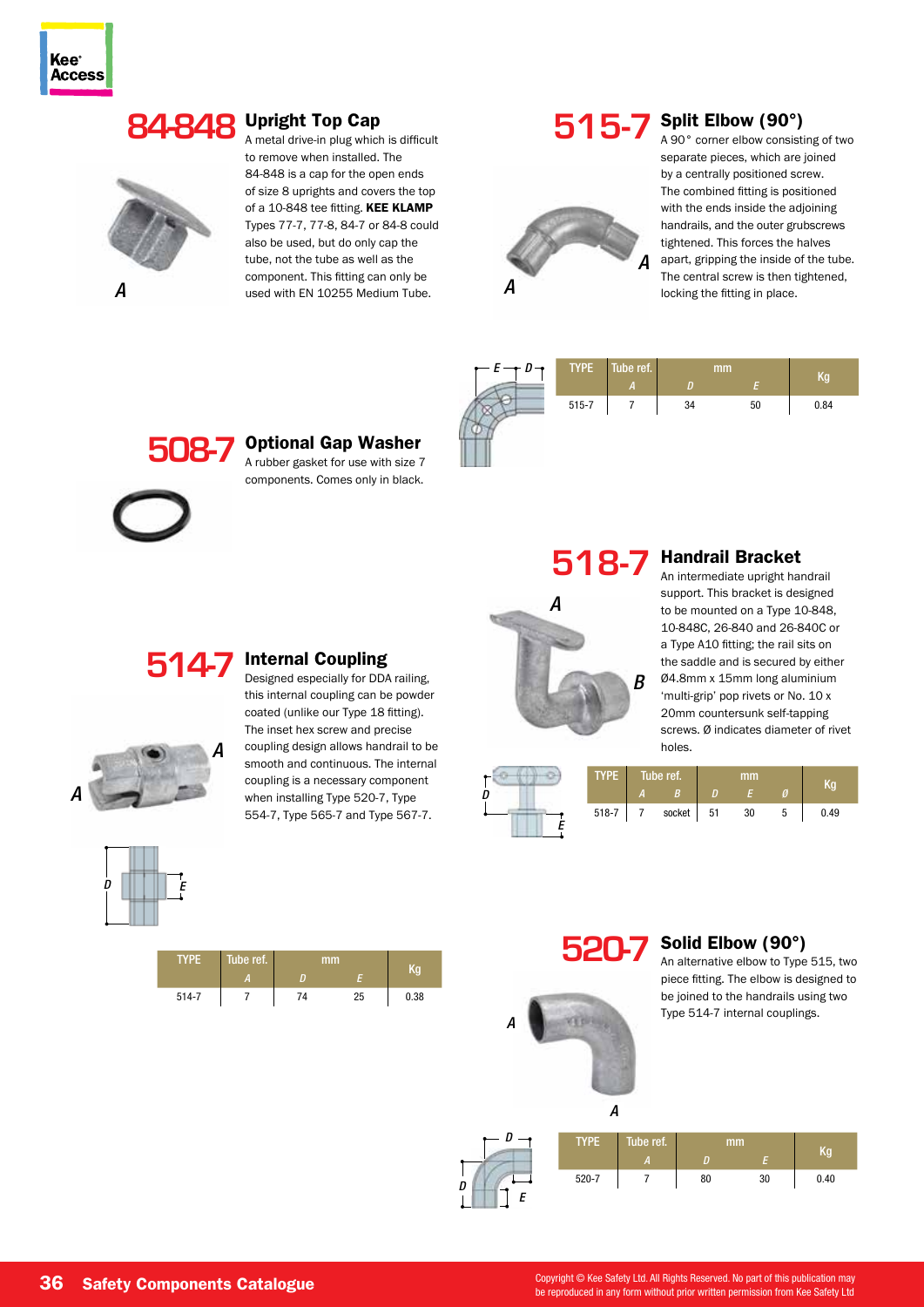

# **554-7** Variable Angle<br>
Avariable angle elbow



A variable angle elbow for changes in elevation. This elbow allow for flexibility within particular designs or plans. The elbow is joined to rails using two Type 514-7 internal couplings.



*A*

## **565-7** Wall Mounted End Return A wall mounted handrail return bracket. Bracket is joined to

handrail using Type 514-7 coupling. Three fixing holes are drilled and countersunk to suit No. 14 csk screws. Ø indicates diameter of fixing holes.



*A*

*A*

*B*

| <b>TYPE</b> | Tube ref.<br>А | mm<br>D | Kg   |
|-------------|----------------|---------|------|
| 554-7       |                | 108     | 0.33 |
|             |                |         |      |

Top Fix Rail Assembly Is an in-line, adjustable angle, single top-rail mounted component for use where a guidance handrail is required and where there is no need for a twin-rail guardrail style system. Saddle has a variable angle of 60°

Ø indicates diameter of rivet holes.

from the vertical.



# **567-7** End Post Handrail Return



*F*

*A*

*E*

## A handrail return bracket for use when mounting railing to an upright. This handrail is mounted to an upright using a handrail socket. Join the return handrail using Type 514-7 internal coupling.



TYPE Tube ref. mm Kg *<sup>A</sup> <sup>B</sup> <sup>D</sup> <sup>E</sup> <sup>Ø</sup>* 555-8 8 7 13 89 5 0.50 *D E*

**555-8**

## **570-7** Wall Mounted Handrail Bracket

A wall mounted version of the 518-7. The handrail tube sits on the 'saddle' and is secured using either No. 10 self-drilling screws or multi-grip pop rivets. This bracket provides holes for countersunk head fixing screws only. Three fixing holes are drilled and countersunk to suit 6mm diameter csk screws. Ø indicates diameter of fixing holes.



# **561-7** Wall Flange

A wall mounted hand rail end flange. Four fixing holes are drilled and countersunk to suit 6mm diameter flat head wood screws. Joins to rail with Type 514-7 Internal Coupling. Ø indicates diameter of fixing holes.